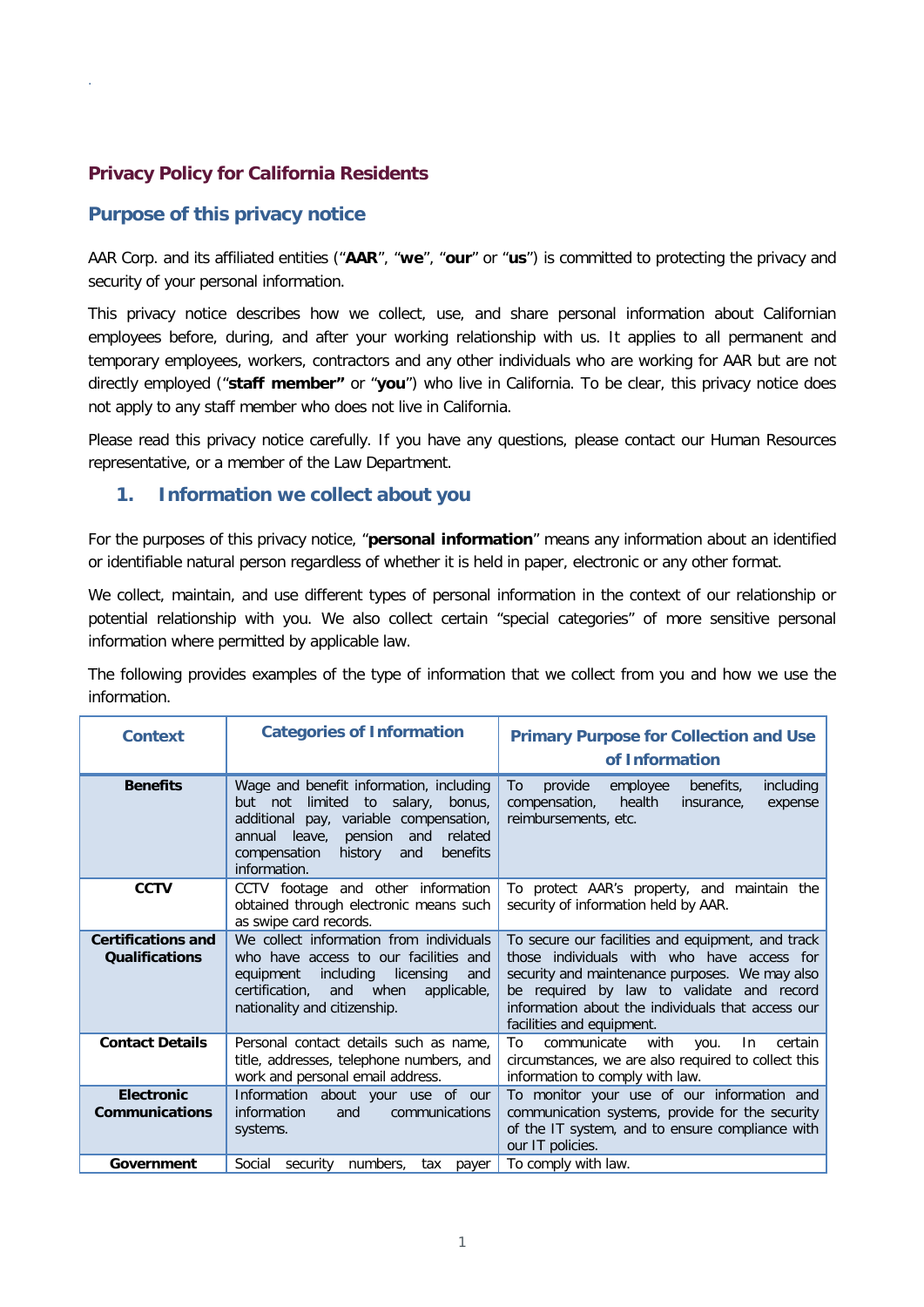| <b>Identification</b>                                                                  | identification numbers, passport,<br>or<br>other government identifiers.                                                                                                                                                                                                                                                                                                                                               |                                                                                                                                                                                                                                                                                                                                                                                                                                                                                      |
|----------------------------------------------------------------------------------------|------------------------------------------------------------------------------------------------------------------------------------------------------------------------------------------------------------------------------------------------------------------------------------------------------------------------------------------------------------------------------------------------------------------------|--------------------------------------------------------------------------------------------------------------------------------------------------------------------------------------------------------------------------------------------------------------------------------------------------------------------------------------------------------------------------------------------------------------------------------------------------------------------------------------|
| <b>Health Related</b>                                                                  | Information about your health, including<br>medical condition, health<br>and<br>any<br>sickness records, details of any absences<br>work (other than holidays),<br>from<br>including time on statutory parental<br>leave and sick leave.                                                                                                                                                                               | To ascertain your fitness to work and manage<br>sickness absence. To comply with legal obligations<br>related to health and safety. To provide health<br>benefits such as insurance.                                                                                                                                                                                                                                                                                                 |
| <b>Identification</b>                                                                  | Name, date of birth, and driver's license.<br>In some states as applicable by law, we<br>algorithmic<br>collect<br>an<br>digital<br>representation of biometric information.                                                                                                                                                                                                                                           | To identify you personally, including for time and<br>attendance management. In some instances, we<br>are also required to collect this information to<br>comply with law.                                                                                                                                                                                                                                                                                                           |
| <b>Investigations</b>                                                                  | Details of any disciplinary investigations<br>and proceedings, or of investigations<br>following an alert.                                                                                                                                                                                                                                                                                                             | To gather evidence for possible grievances or<br>disciplinary hearings, or to make arrangements<br>for the termination of our working relationship if<br>warranted.                                                                                                                                                                                                                                                                                                                  |
| <b>Other Special</b><br><b>Categories Of</b><br><b>Sensitive</b><br><b>Information</b> | Information about your gender, race,<br>ethnicity, sexual orientation, religious<br>status, health and<br>beliefs, veteran<br>disability data, and trade organization<br>data.                                                                                                                                                                                                                                         | To comply with government regulations related to<br>promoting and monitoring equal opportunities and<br>diversity (if permissible under local applicable law)<br>and to manage personnel representation elections<br>and meetings.                                                                                                                                                                                                                                                   |
| Payroll, Pension,<br>and Taxes                                                         | Payroll information, including but not<br>limited to social security number or<br>equivalent, tax status information (i.e.,<br>marital status, dependents, etc.), payroll<br>records, bank account details, direct<br>deposit/credit<br>arrangements,<br>and<br>information about pension plans.                                                                                                                       | To calculate and pay your salary, tax, social<br>security, and pension contributions. In some<br>jurisdictions, to comply with our legal obligations.                                                                                                                                                                                                                                                                                                                                |
| Photographs                                                                            | Photographs                                                                                                                                                                                                                                                                                                                                                                                                            | To maintain external and internal directories<br>and/or a security badge.                                                                                                                                                                                                                                                                                                                                                                                                            |
| Recruitment                                                                            | Recruitment<br>information,<br>including<br>copies of right to work documentation<br>such as citizenship, work permit or visa;<br>other<br>information<br>references<br>and<br>included in a CV, resume, or cover letter<br>or as part of the application process;<br>criminal background; references and<br>interview notes; letters of offer and<br>of<br>employment,<br>acceptance<br>and<br>employment agreements. | To make a decision about your recruitment or<br>employment.                                                                                                                                                                                                                                                                                                                                                                                                                          |
| Terms of<br>Employment                                                                 | job<br>records including<br>Employment<br>titles/duties,<br>location,<br>job<br>working<br>arrangements, seniority data, employee<br>identification<br>number,<br>performance<br>ratings, hire/re-hire date, termination<br>date, job history,<br>training records,<br>professional memberships, and business<br>travel arrangements.                                                                                  | To manage our business, including accounting<br>and auditing; to conduct performance reviews,<br>manage performance and determine performance<br>requirements; to make decisions about salary<br>reviews<br>and<br>compensation;<br>to<br>assess<br>qualifications for a particular job or task, including<br>decisions about promotions; to make decisions<br>about<br>continued<br>employment<br>your<br>or<br>engagement. To provide salary and benefits to<br>certain employees. |
| <b>Training</b>                                                                        | We collect information from individuals<br>concerning the training and qualifications<br>that they receive from us, or from third<br>parties.                                                                                                                                                                                                                                                                          | To understand and record the qualifications and<br>training of the individuals that work with us. We<br>may also be required by law, or by contract, to<br>share the training or qualification of certain staff<br>with third parties such as regulators or clients.<br>We may also choose to share the training or<br>qualification of certain staff with third parties as<br>part of our effort to develop business.                                                               |

.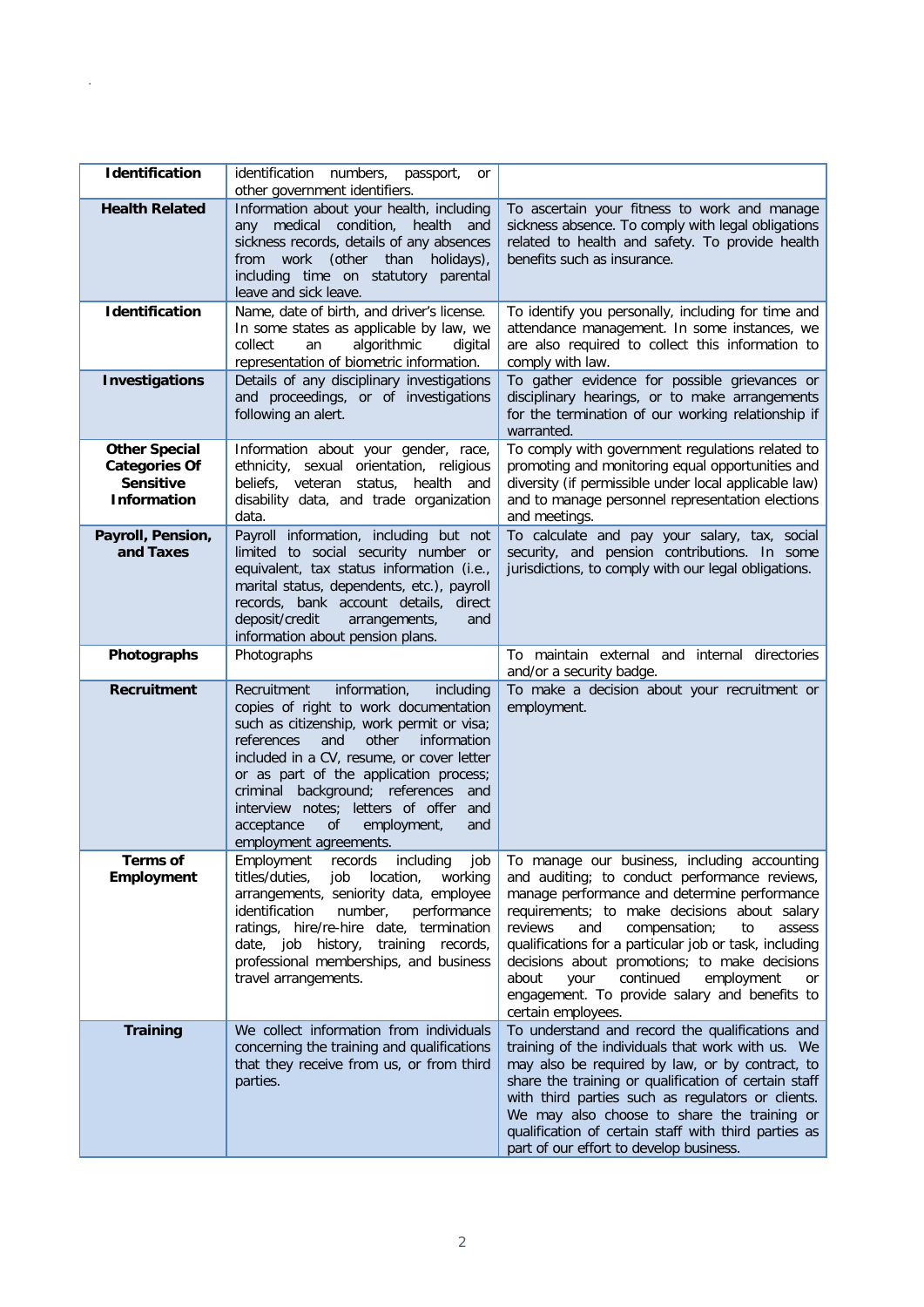In addition to the information that we collect from you directly, we may also receive information about you from other sources, including third parties, business partners, our affiliates, or publicly available sources. For example, if you submit a job application, or become an employee, we may conduct a background check or collect information from your references or previous employers.

## **2. How we collect your personal information**

.

We collect personal information about staff members through the application and recruitment process, either directly from candidates or sometimes from an employment agency or background check provider where background checks are permitted. In addition, we may sometimes collect additional information from third parties including former employers, personal and professional references, credit reference agencies or other background check agencies, or government agencies (where permitted).

We will also collect additional personal information in the course of job-related activities throughout the period of you working for us. This may include monitoring communications and use of company IT equipment and systems, or from other staff members or supervisors.

## **3. Monitoring use of company IT equipment and systems**

In the course of conducting our business, we may – under conditions permitted by applicable law- monitor employee activities and our premises and property. For example, some of our locations are equipped with surveillance cameras. Where in use, surveillance cameras are for the protection of employees and third parties, and to protect against theft, vandalism, safety and damage to AAR's property. They do not aim at controlling the working activity of the individual employee. Recorded images are typically destroyed and not shared with third parties unless there is suspicion of a crime or wrongdoing, in which case they may be turned over to the police, or other appropriate government agency or other appropriate third parties.

Additionally, pursuant to our Information Technology Policy (Policy No. 1.07.003), and where permitted by law, AAR has the ability to monitor all business communications, including, without limitation, phone, internet browsing, email, instant messaging, and VoIP. For the purposes of your own personal privacy, you need to be aware that such monitoring might reveal sensitive personal data about you if you include such information in a business communication. By carrying out such activities using AAR's facilities you acknowledge that sensitive personal data about you may be revealed to AAR by such monitoring. For more information about what AAR monitors and why, please refer to the Information Technology Policy (Policy No. 1.07.003).

# **4. How we use your personal information**

In addition to the purposes and uses described above, we use your personal information for the following purposes:

- To administer your relationship with us, including fulfilling any obligation that we have to provide you with compensation or benefits;
- To carry out our business effectively;
- To comply with laws or regulations to which AAR is subject;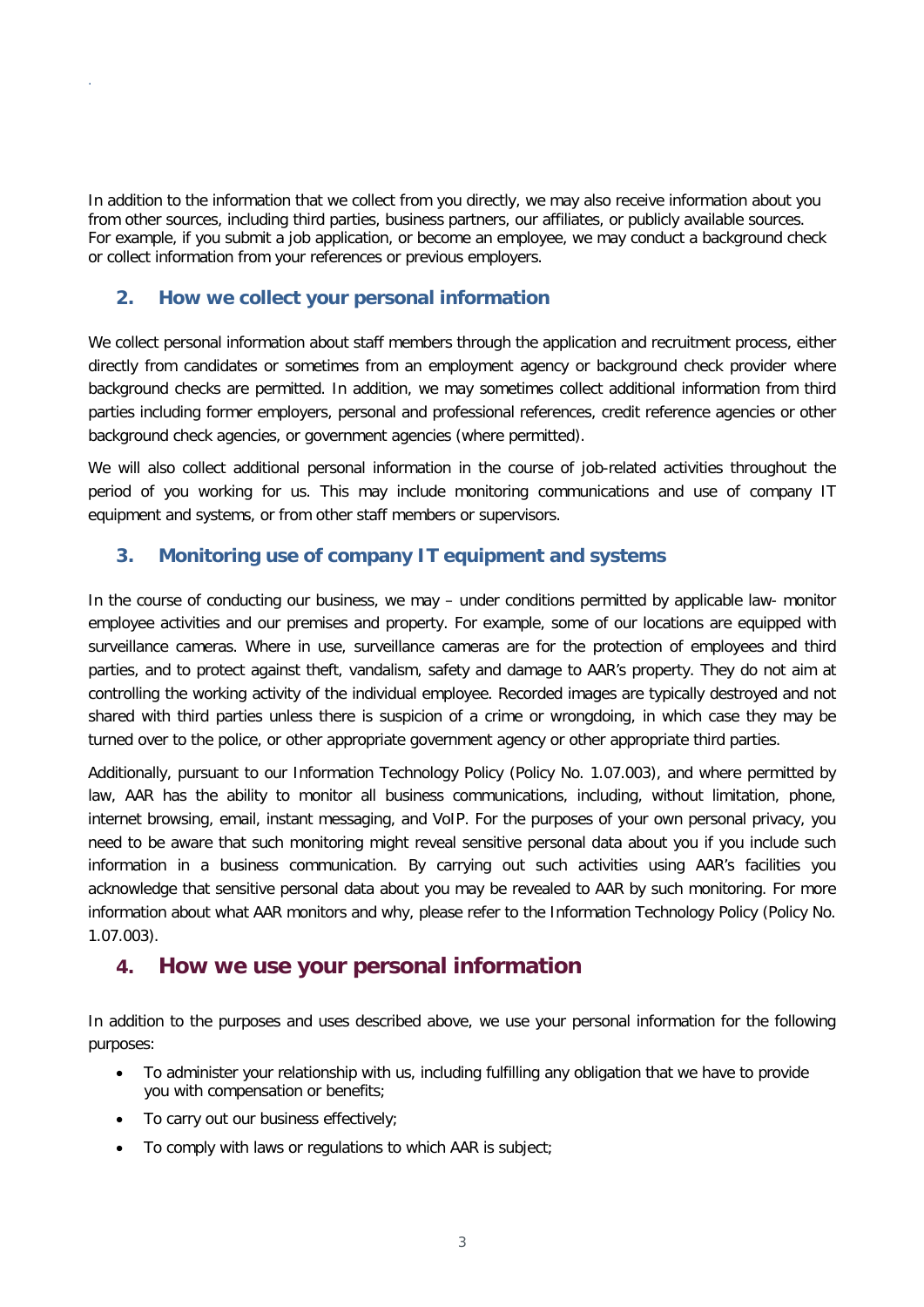- To comply with our contractual obligations;
- To detect and prevent fraud or crime;

.

- To enforce, exercise, or defend legal claims;
- To investigate potential misconduct;
- To keep your personal data and that of other staff members secure and to prevent unauthorised access, loss, damage, destruction or corruption of data. This may include monitoring communications and use of company IT equipment and systems;
- To plan, organize, and carry out administration tasks within each AAR group company and across the whole AAR group; and

Note that this privacy notice may be updated to notify you of additional purposes for which we process your personal information.

## **5. Sharing your personal information**

In addition to the specific situations discussed elsewhere in this policy, we share your personal information in the following situations:

- **Affiliates and Business Transfers**. We may share information with our corporate affiliates (e.g., parent company, sister companies, subsidiaries, joint ventures, or other companies under common control) in the course of our normal business operations. If another company acquires, or plans to acquire, our company, business, or our assets, we will also share information with that company, including at the negotiation stage.
- **Legal or Regulatory Requests and Investigations**. We may disclose information in response to subpoenas, warrants, or court orders, or in connection with any legal process, or to comply with relevant laws or regulations. We may also need to share your personal information with tax authorities, courts, regulators, the police and other governmental authorities where we are required or permitted to do so by law.
- **Other Third-Parties**. We may disclose certain information such as name, work contact details (including your workplace ID photo), training and qualification records, certifications, and other information about your work arrangements to other third parties, such as professional advisers (including lawyers, auditors and accountants), professional bodies, and regulatory authorities in the normal course of business.
- **Other Disclosures with Your Consent**. We may ask to share your information with other unaffiliated third parties who are not described elsewhere in this privacy notice.
- **Protection of AAR or Others.** We may share your information in order to establish or exercise our rights, to defend against a legal claim, to investigate, prevent, or take action regarding possible illegal activities, suspected fraud, safety of person or property, or a violation of our policies.
- **Third-Party Service Providers**. We may share your information with service providers. For example, we may share your personal information with payroll administrators, pension administrators, IT service providers, training providers, benefits providers, marketing/events agencies, and recruitment agencies.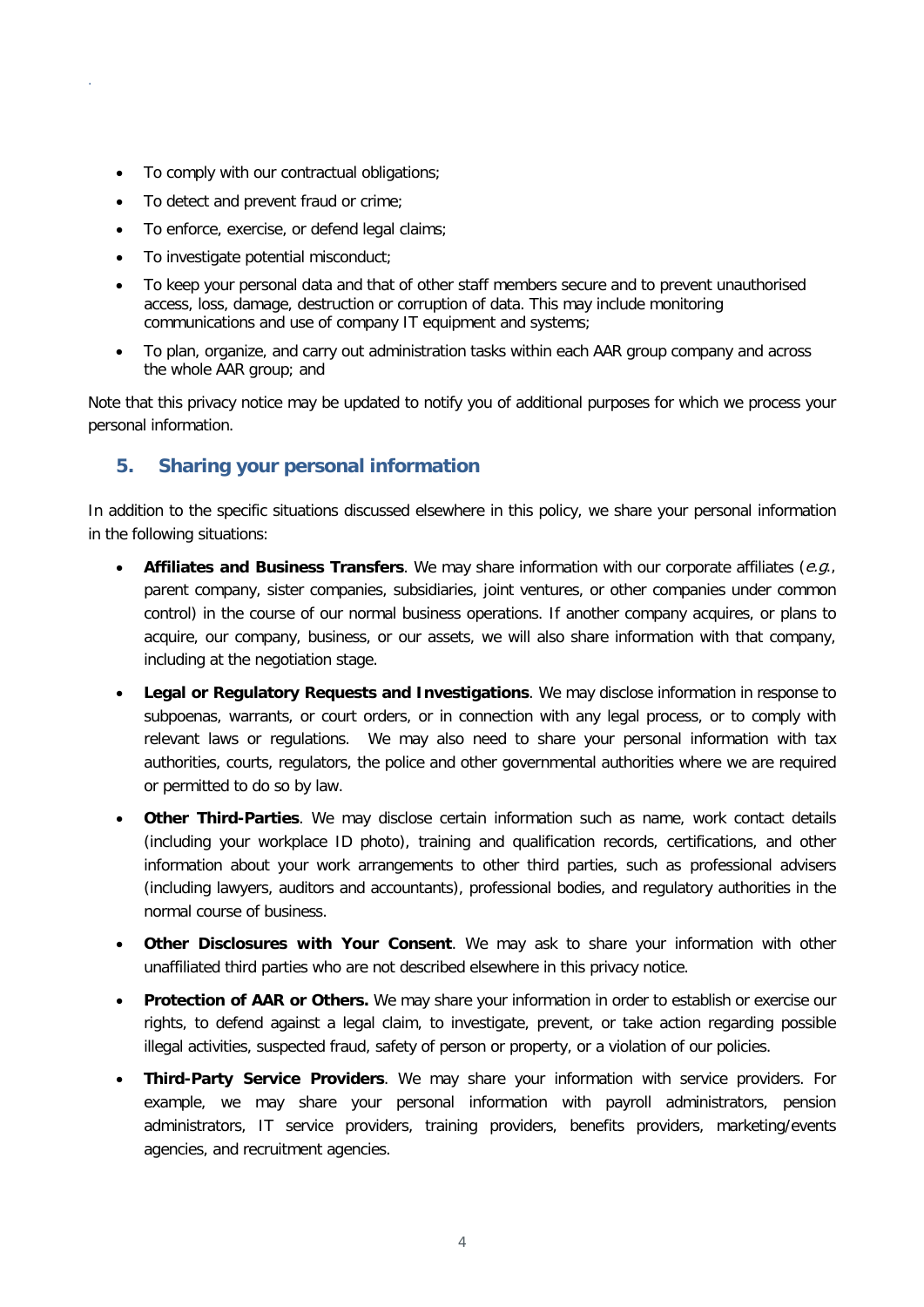If you have any objections to the disclosures of your personal information or you would like more information about this, please contact your HR representative.

## **6. Data Security**

.

We maintain reasonable physical, technical and procedural safeguards that are appropriate to the sensitivity of the personal information in question. These safeguards are designed to help protect your personal information against loss, unauthorized access or disclosure, modification, or destruction. While we use reasonable efforts to protect your personal information, we cannot guarantee the security of your personal information. In the event that we are required by law to inform you of any privacy or security event relating to your personal information we may notify you electronically, in writing, or by telephone, if permitted to do so by law.

## **7. Miscellaneous**

The following additional information relates to our privacy practices:

- **Changes to This Privacy Policy.** We may change our privacy policy and practices over time. To the extent that our policy changes in a material way, the policy that was in place at the time that you submitted personal information to us will generally govern that information.
- **Information for California Residents.** California Civil Code 1798.115(c), 1798.130(a)(5)(c), 1798.130(c), and 1798.140 indicate that organizations should disclose whether certain categories of information are "sold" or transferred for an organization's "business purpose" as those terms are defined under California law. You can find a list of the categories of information that we share **here**. Please note that because this list is comprehensive it may refer to types of information that we share about people other than you. If you would like more information concerning the categories of personal information (if any) we share with third parties or affiliates for those parties to use for direct marketing please submit a written request to us using the information in the "Contact Information" section below.
- **Contact Information**. If you have any questions about this privacy notice, please contact a member of the Law Department. In addition, you can pose any questions your local Human Resources representative.
- **Effective Date.** This policy is effective as of September 11, 2020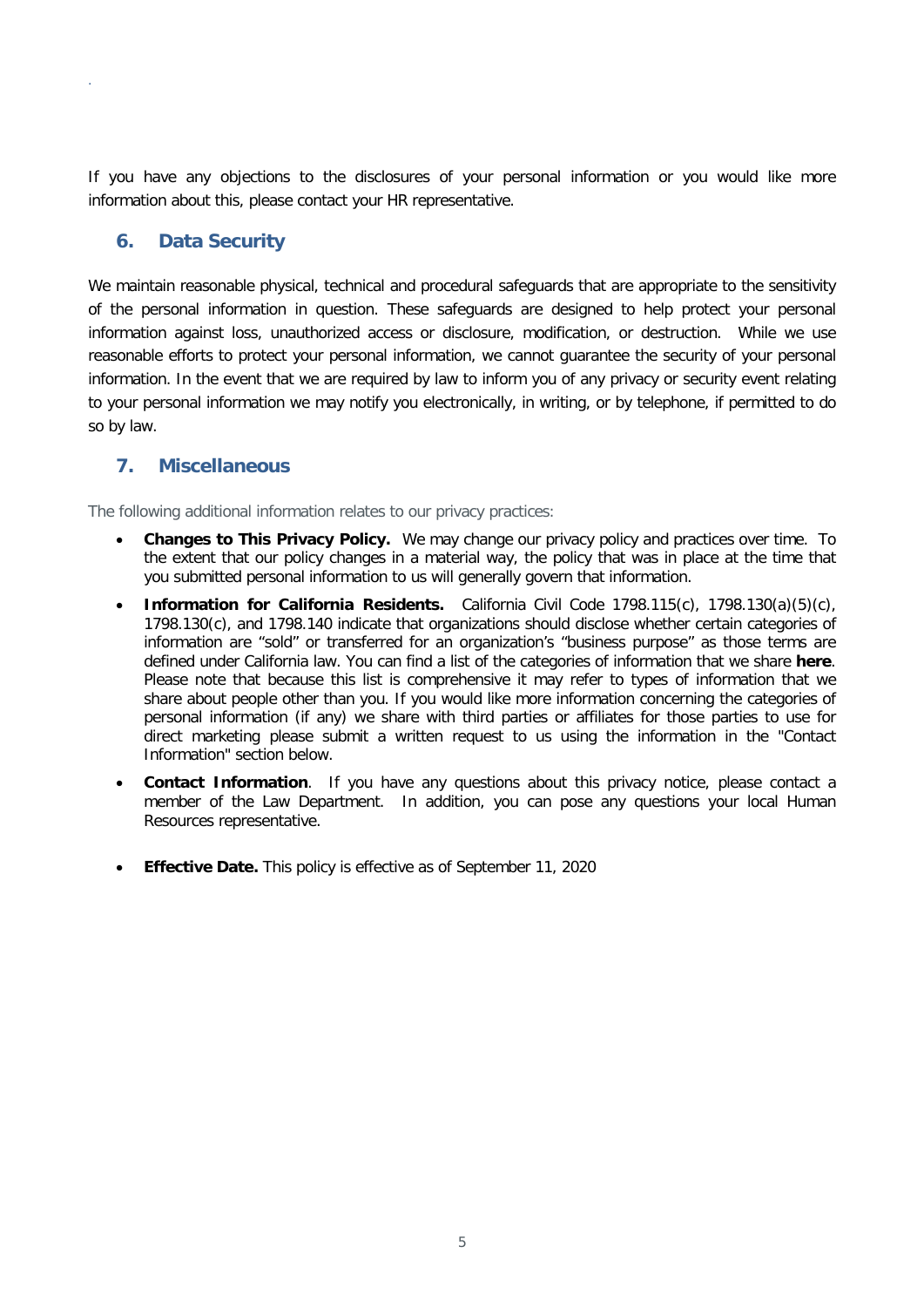#### **California Information Sharing Disclosure**

.

California Civil Code 1798.115(c), 1798.130(a)(5)(c), 1798.130(c), and 1798.140 indicates that companies should disclose whether the following categories of information are collected, transferred for consideration, or transferred for an organization's "business purpose" as that term is defined under California law. Note that while a category may be marked that does not necessarily mean that we have information in that category about you. For example, while we transfer bank account numbers for our business purpose in paying some staff members (e.g., direct deposit) we do not collect or transfer bank account numbers of staff members that do not utilize direct deposit.

| <b>Categories of Personal</b><br><b>Information</b>                                                      | <b>Personal Information Collected</b>                                                                 | <b>Collected</b> | <b>Disclosed</b><br>for a<br><b>Business</b><br><b>Purpose</b> | Sold    |
|----------------------------------------------------------------------------------------------------------|-------------------------------------------------------------------------------------------------------|------------------|----------------------------------------------------------------|---------|
| Identifiers                                                                                              | Name or alias                                                                                         | ✓                | ✓                                                              | $\Box$  |
|                                                                                                          | Contact information (such as name, address, and<br>telephone number, e-mail address)                  | ✓                | ✓                                                              | П       |
|                                                                                                          | Unique Identifiers (e.g., cookies, pixel tags, device<br>identifier and attributes, etc.)             | $\Box$           | □                                                              | П       |
|                                                                                                          | Online identifiers (such as internet protocol<br>address)                                             | ✓                | ✓                                                              | $\Box$  |
|                                                                                                          | Government issued ID (such as social security<br>number, driver's license number, passport<br>number) | ✓                | ✓                                                              |         |
| Other types of Personal<br>Information                                                                   | Payment information (such as credit or debit card<br>number)                                          | ✓                | ✓                                                              | ГI      |
|                                                                                                          | Financial information (such as bank account<br>number)                                                | ✓                | ✓                                                              | П       |
|                                                                                                          | Medical information or health insurance<br>information                                                | ✓                | ✓                                                              | П       |
| Characteristics of legally                                                                               | Race                                                                                                  | ✓                | ✓                                                              | Г       |
| protected classifications                                                                                | Ethnicity                                                                                             | $\checkmark$     | ✓                                                              | $\Box$  |
|                                                                                                          | Gender                                                                                                | $\checkmark$     | $\checkmark$                                                   | $\Box$  |
| <b>Commercial Information</b>                                                                            | Information about products and services obtained<br>from us                                           | □                | □                                                              | П       |
|                                                                                                          | Individual's preferences                                                                              | П                | $\Box$                                                         | Г       |
| <b>Biometric</b>                                                                                         | Fingerprint, face print, voiceprint                                                                   | $\Box$           | $\Box$                                                         | $\Box$  |
|                                                                                                          | Sleep, health, exercise data                                                                          | $\Box$           | П                                                              | $\Box$  |
| Internet/ Electronic Activity                                                                            | Browsing and/or search history                                                                        | $\checkmark$     | ✓                                                              | П       |
|                                                                                                          | Information about interactions with our website,<br>mobile application, or advertisements             | $\Box$           | □                                                              | $\perp$ |
| Geolocation data                                                                                         | Precise physical location using GPS                                                                   | □                | □                                                              | Г       |
| Audio, electronic, visual,                                                                               | Call recordings                                                                                       | $\checkmark$     | ✓                                                              | П       |
| thermal, olfactory, or similar                                                                           | Photographs                                                                                           | $\checkmark$     | $\checkmark$                                                   | П       |
| information                                                                                              | Video surveillance                                                                                    | $\checkmark$     | ✓                                                              | П       |
| Professional/employment                                                                                  | Occupation                                                                                            | $\checkmark$     | ✓                                                              | Г       |
| information                                                                                              | Employment history                                                                                    | $\checkmark$     | ✓                                                              | $\Box$  |
|                                                                                                          | Professional references                                                                               | $\checkmark$     | $\checkmark$                                                   | Г       |
| Education information (ie.,<br>personally identifiable<br>information contained in<br>education records) | Student name                                                                                          | П                | П                                                              | П       |
|                                                                                                          | Name of student's parent or other family members                                                      | П                | П                                                              | П       |
|                                                                                                          | Address of student or student' family                                                                 | $\Box$           | $\Box$                                                         | $\Box$  |
|                                                                                                          | Personal identifier of student (social security<br>number, student number, biometric record)          | $\Box$           | $\Box$                                                         | $\Box$  |